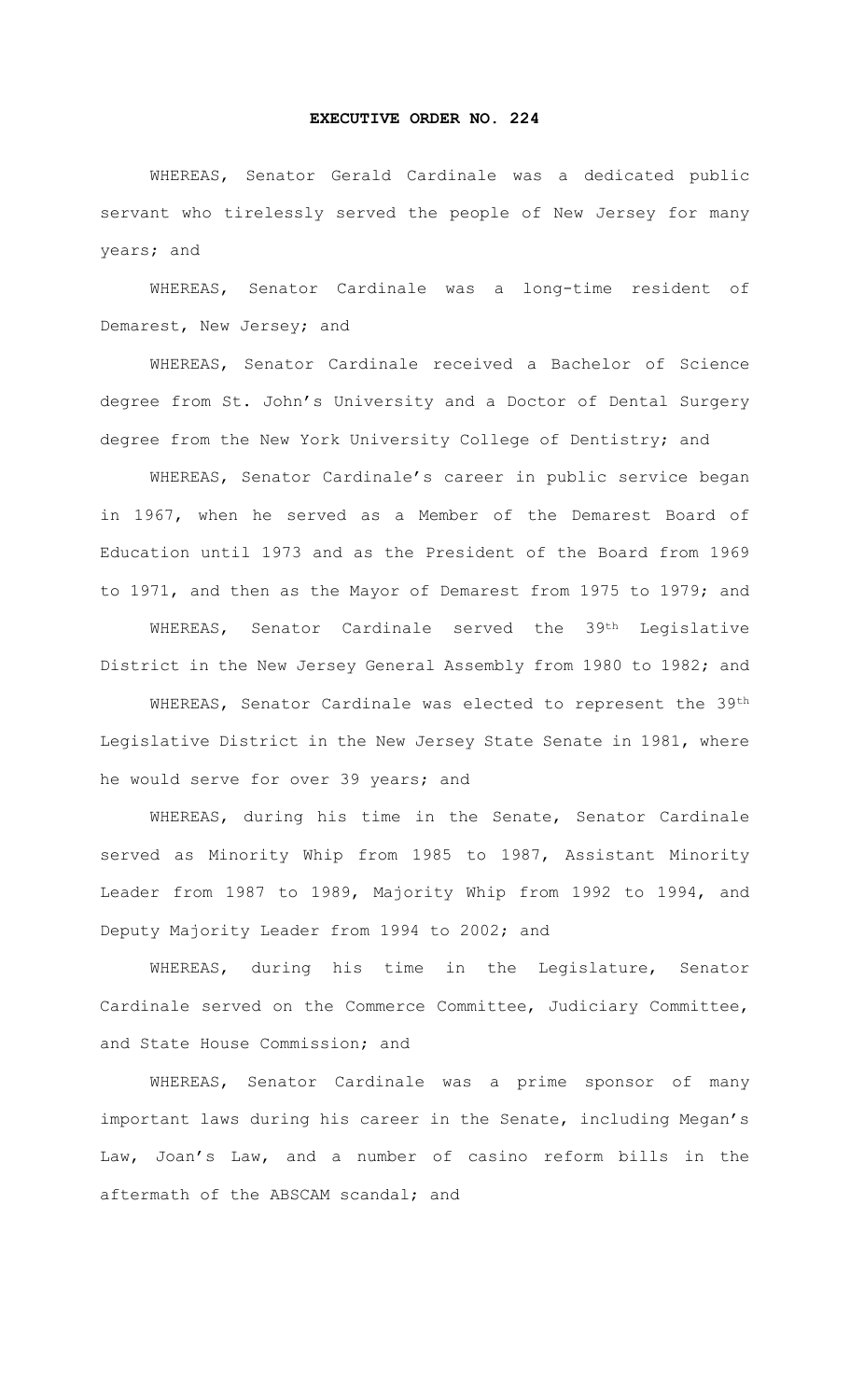WHEREAS, Senator Cardinale is the second longest-serving State legislator, and the longest-serving Republican legislator, in New Jersey history; and

WHEREAS, Senator Cardinale contributed to a number of important causes throughout his career, including as co-founder of the Bergen County Task Force on Sexual Abuse of Children and as a former trustee of the Regional Mental Health Center in Dumont, where he established a program to support elderly individuals; and

WHEREAS, Senator Cardinale worked tirelessly throughout his 54-year career in public service to advocate for reforms impacting women and children; and

WHEREAS, Senator Cardinale also served the community of Fort Lee as a dentist for over 60 years; and

WHEREAS, Senator Cardinale's presence will be sorely missed by his family, his friends, his colleagues, and by the people of New Jersey whom he served so well; and

WHEREAS, it is with immense sadness that we mourn the passing of Senator Cardinale and extend our deepest sympathy to his wife, former Demarest Councilwoman Carole Cardinale, his five children, his grandchildren, and his friends and colleagues; and

WHEREAS, it is appropriate to honor the exemplary character, outstanding achievements, and cherished memory of Senator Cardinale, and to mark his passing;

 NOW, THEREFORE, I, PHILIP D. MURPHY, Governor of the State of New Jersey, by virtue of the authority vested in me by the Constitution and by the Statutes of this State, do hereby ORDER and DIRECT:

1. The flag of the United States of America and the flag of New Jersey shall be flown at half-staff at all State departments, offices, agencies, and instrumentalities during appropriate hours

2